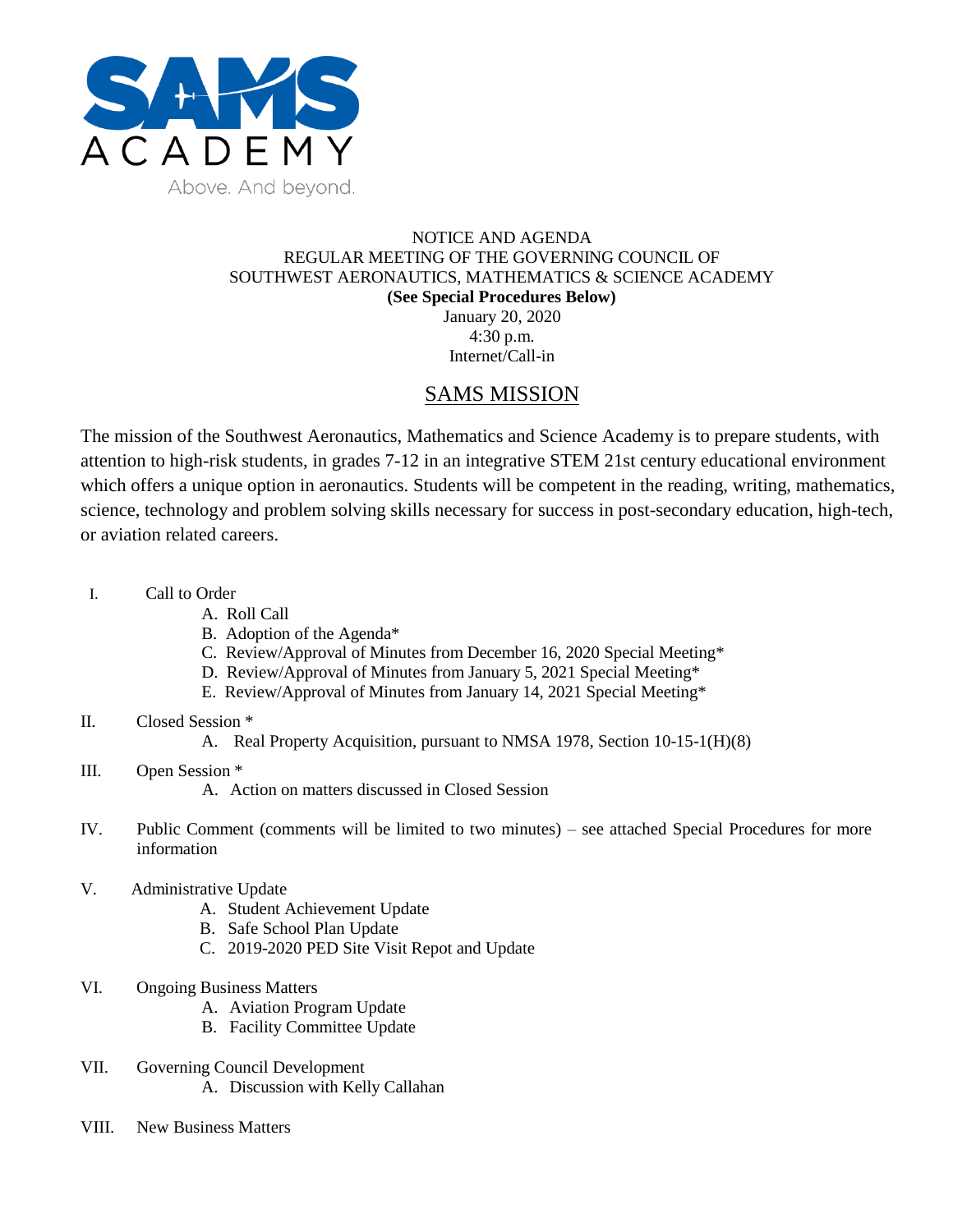

- A. 2021 Open Meeting Resolution (discussion/action)\*
- B. eRate CAT 2 Funding (discussion/action)\*

### IX. Finance Report

- A. Business Office Operations Update
- B. Voucher Approvals (discussion/action)\*
- C. Budget Adjustment Requests (discussion/action)\* BAR 2021-00010-M BAR 2021-00011-M BAR 2021-00012-M

#### X. Announcements

- A. Date for next Regular SAMS Academy Governing Council Meeting
- XI. Adjournment\*

#### Note: \* Indicates Action Item

If you are an individual with a disability who is in need of a reader, amplifier, qualified sign language interpreter, or any other form of auxiliary aid or service to attend or participate in the hearing or meeting, please contact Jill Brame at (505) 338-8601 or jbrame@samsacademy.com least one week prior to the meeting or as soon as possible. Public documents, including the agenda and minutes, can be provided in various accessible formats. Please contact Ms. Brame at the phone number or email address above if a summary or other type of accessible format is needed.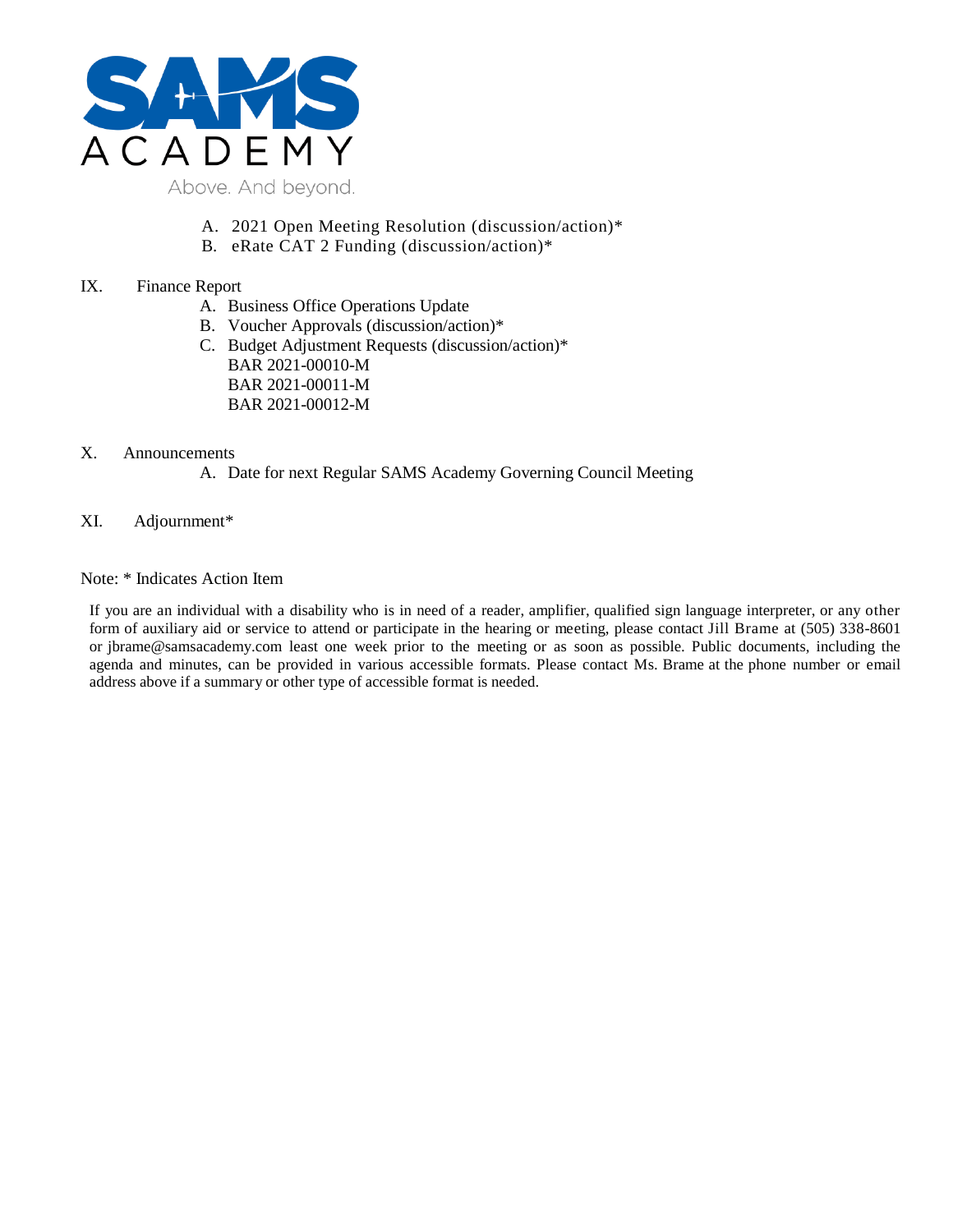

# Special Procedures for January 20, 2021 SAMS Governing Council Meeting

In response to the Governor's declaration of a Public Health Emergency and restrictions on public gatherings, the SAMS Governing Council Meeting on January 21, 2021 at 4:30 pm will be limited to no inperson attendance.

No one will be permitted to be at SAMS to physically attend the meeting. However, the public, Governing Council Members and SAMS staff will have the ability to view and hear the meeting via the internet using Zoom. The procedures for accessing the meeting are as follows:

**From a computer, tablet or smartphone**, enter the following URL: http://zoom.us/j/9231897874

OR

**Call one of the following numbers**: 1-669-900-6833 1-301-715-8592 1-253-215-8782

*(Because of the increase of Zoom for meeting use, the phone numbers may appear to be busy at first. Keep trying until you get through.)*

Meeting ID: 923 189 7874 Access Code: 4100

You will also be asked to enter your (optional) participant ID. Just follow the spoken directions (press #) to skip this step, as it is not needed for this meeting.

Public comment will be allowed during the meeting via Zoom. To speak during public comment, please email your request to speak with your name to *jbrame@samsacademy.com* up to twenty four hours prior to the meeting. Requests to speak made after twenty four hours prior to the meeting will not be honored. Speakers will be un-muted in order to address the Governing Council. Public comments will be limited to two minutes. The public may email comments to Jill Brame at [jbrame@samsacademy.com.](mailto:jbrame@samsacademy.com) Email comments will be kept with the records of the meeting.

Should the Governing Council vote to close the meeting in order to discuss items allowed by the Open